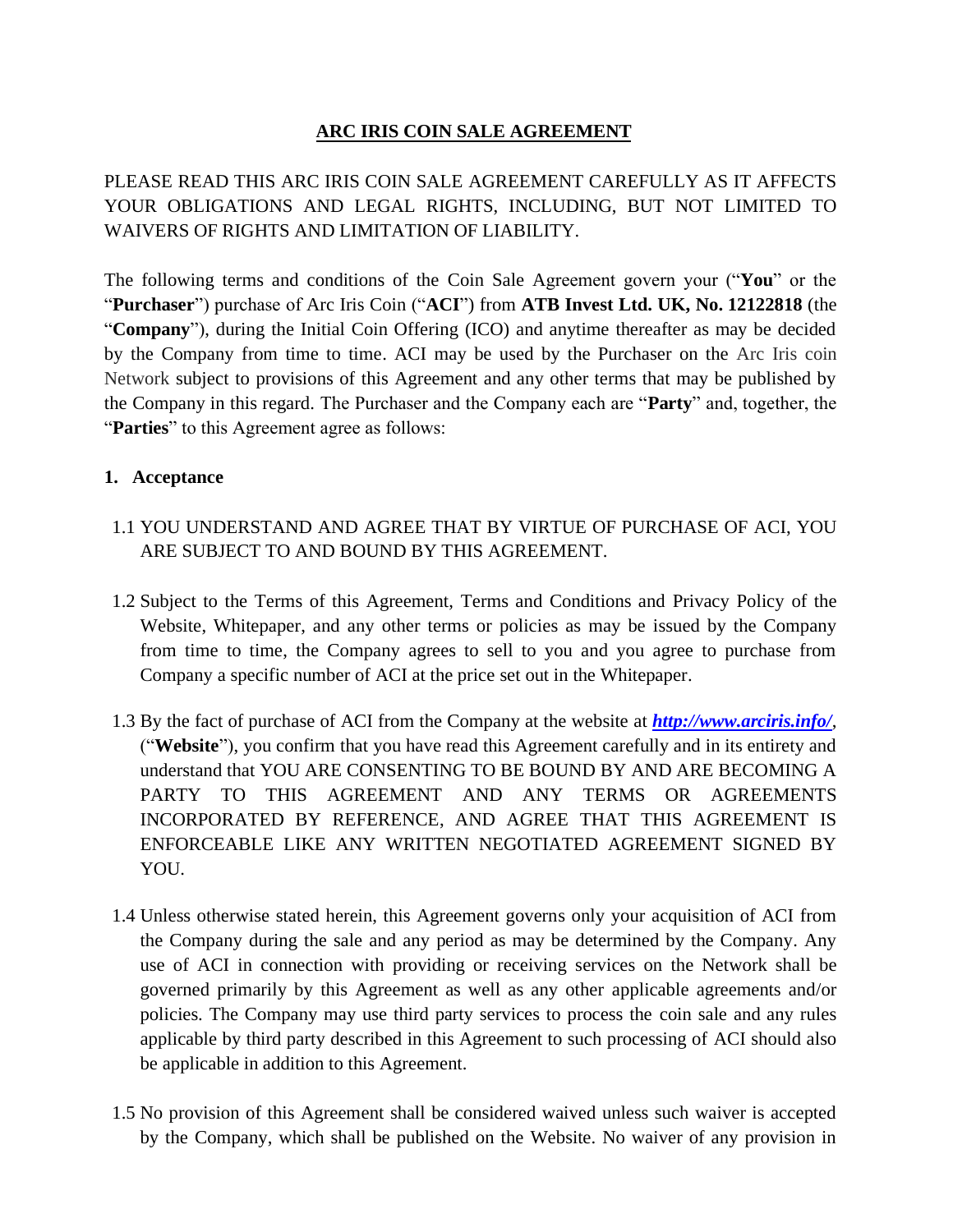this Agreement, however, will be deemed a waiver of a subsequent breach of such provision or a waiver of a similar provision. In addition, a waiver of any breach or a failure to enforce any term or condition of this Agreement will not in any way affect, limit, or waive a Party's rights hereunder at any time to enforce strict compliance thereafter with every term and condition hereof.

1.6 You acknowledge and accept that this Agreement may be modified, changed, supplemented, updated at any time without prior written notice, at sole discretion of the Company. Your continued use of the ACI after any amendments or alterations of this Agreement shall constitute your consent hereto and acceptance hereof. If you do not agree to such revised terms of the Agreement you must stop using ACI and inform the Company any time under conditions of this Agreement.

### **2. Definitions**

- 2.1. "**Agreement**" means the terms and conditions of this Arc Iris Coin Sale Agreement and any other rules, policies or procedures that may be issued by the Company and published from time to time on the Website.
- 2.2. "**Arc Iris coin Network**" means digital platform (not a legal entity) operated by the Company or any of its affiliated company to establish a peer to peer decentralized core network or a utility ecosystem, whereby, ACI will be used by its holders as a medium of transaction for various services offered at the Network.
- 2.3. "**Intellectual Property Rights**" means any invention, patent, utility model right, copyright and related right, registered design, unregistered design right, trade mark, trade name, internet domain name, design right, design, service mark, database rights, topography rights, rights in get-up and trade dress, rights in goodwill or to sue for passing off and any other rights of a similar nature or other industrial or intellectual property rights owned or used by the Company in any part of the world whether or not any of the same is registered (or capable of registration), including applications and the right to apply for and be granted, extensions or renewals of and rights to claim priority from, such rights and all equivalent or similar rights or protections which subsist now or will subsist in the future.
- 2.4. "**ACI**" means digital cryptographic token, which is a software digital product, created and issued by the Company as a cryptographically secured representation of the right to exchange ACI for services on the Network and which give the Purchaser access to certain features on the Network.
- 2.5. "**ACI Sale**" means an offering, public sale and distribution of ACI to eligible Purchasers held during a limited period of time specified in this Agreement.

#### **3. Interpretation**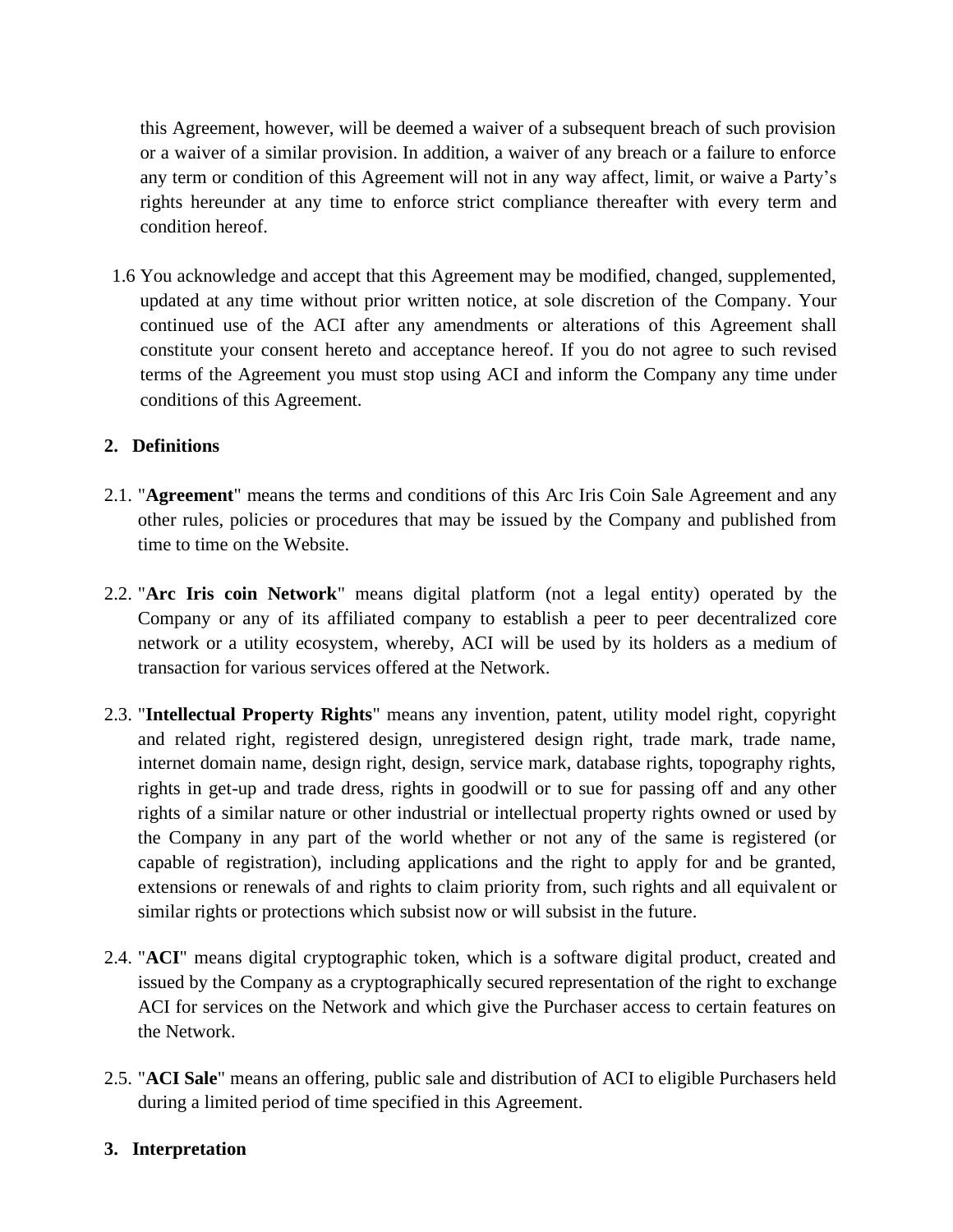- 3.1. Unless the context otherwise requires, words in the singular shall include the plural and in the plural shall include the singular.
- 3.2. Unless the context otherwise requires, a reference to one gender shall include a reference to the other genders.
- 3.3. A reference to any party shall include that party's personal representatives, successors and permitted assigns.
- 3.4. All references to a person include firms, companies, government entities, trusts and partnerships or other or unincorporated body (whether or not having separate legal personality);
- 3.5. A reference to "writing" or "written" includes fax and/or e-mail.
- 3.6. Any obligation on a party not to do something includes an obligation not to allow that thing to be done.
- 3.7. Any words following this Agreement including, include, in particular, for example or any similar expression shall be construed as illustrative and shall not limit the sense of the words, description, definition, phrase or term preceding or following that agreement.
- 3.8. Headings of sections are for convenience only and shall not be used to limit or construe such sections. All the sections in this Agreement shall survive any termination or expiration of this Agreement.

#### **4. Eligible Purchasers**

- 4.1. By purchasing ACI the Purchaser covenants, represents, and warrants that (under the Applicable Law and law of the country of Purchaser's residence):
	- 4.1.1. he is of an age of majority to enter into this Agreement (at least 18 years of age), meets all other eligibility criteria and residency requirements, and is fully able and legally competent to use the Website, enter into agreement with the Company and in doing so will not violate any other agreement to which he/she/it is a party;
	- 4.1.2. he has necessary and relevant experience and knowledge to deal with cryptographic Coins, Tokens, cryptocurrencies and Blockchain-based systems, as well as full understanding of their framework, and is aware of all the merits, risks and any restrictions associated with cryptographic tokens (their purchase and use), cryptocurrencies and Blockchain-based systems, as well as knows how to manage them, and is solely responsible for any evaluations based on such knowledge;
	- 4.1.3. he will not be using either ACI, Network or the Website for any illegal activity, including but not limited to money laundering and the financing of terrorism; and
	- 4.1.4. Purchaser has created an Account on the Website and accepted the Company Terms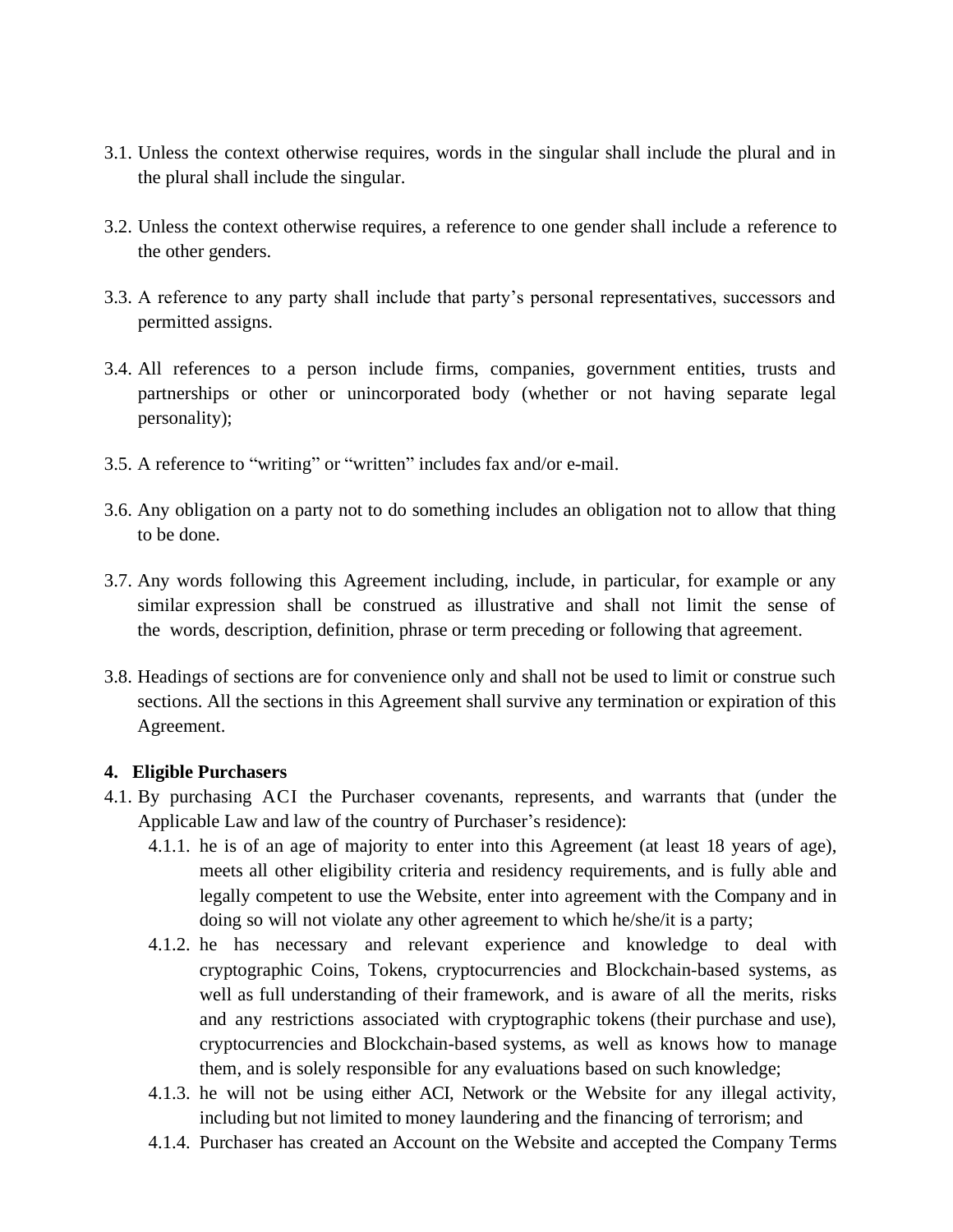and Conditions, Privacy Policy and Cookies Policy.

- 4.2. Purchaser is only allowed to purchase ACI if and by buying ACI he covenants, represents, and warrants that he is neither a citizen, resident, nor a tax resident of the United States of America, People's Republic of China, North Korea, Iran, Syria, Sudan or Cuba. The Company may add countries to this list as it may deem appropriate.
- 4.3. Purchaser also represents and warrants that he is not a citizen or resident of a geographic area in which access to or use of the cryptocurrency or cryptographic tokens is prohibited by applicable law, decree, regulation, treaty, or administrative act. The Company shall reserve the right to refuse to sell ACI to anyone who does not meet the citizenship and residence criteria set forth above. Purchasers cannot resell ACI to citizens and residents of countries and territories restricted in this Agreement.
- 4.4. The purchase of ACI is not in any way a purchase of equity in/or debt from the Company or its associated entities.
- 4.5. The ACI is issued at the sole discretion of the Company on submission of the requisite payment, completion of identification procedure, submission of necessary documents and fulfillment of all terms specified in all documents included.
- 4.6. The Company may refuse to allocate or sell any ACI even on fulfillment of all conditions without assigning any reason thereof.

## **5. Disclaimer of Liability**

- 5.1. To the maximum extent possible by the applicable laws, rules and regulations, the Company or its founders are not responsible for any special, vicarious or any kind of consequential damages as well as any other losses, like loss of income, profits, or loss of use or data, caused by purchase or use of ACI.
- 5.2. ACI carries no rights, express or implied, other than those, set out herein. In particular, ACI holders shall not have any influence in the development or governance of ACI or the Network.
- 5.3. Any potential future use of ACI in connection with the provision or receipt of services on Network, shall be subject to and governed by such other applicable terms, conditions and policies relating to the use of each such service or Network. Such terms and conditions regulating the use of the Network shall be made available to the users.
- 5.4. ACI is not consumer product and its holders accepts explicitly and agree to it that they are not covered by the consumer protection regulation of any jurisdiction.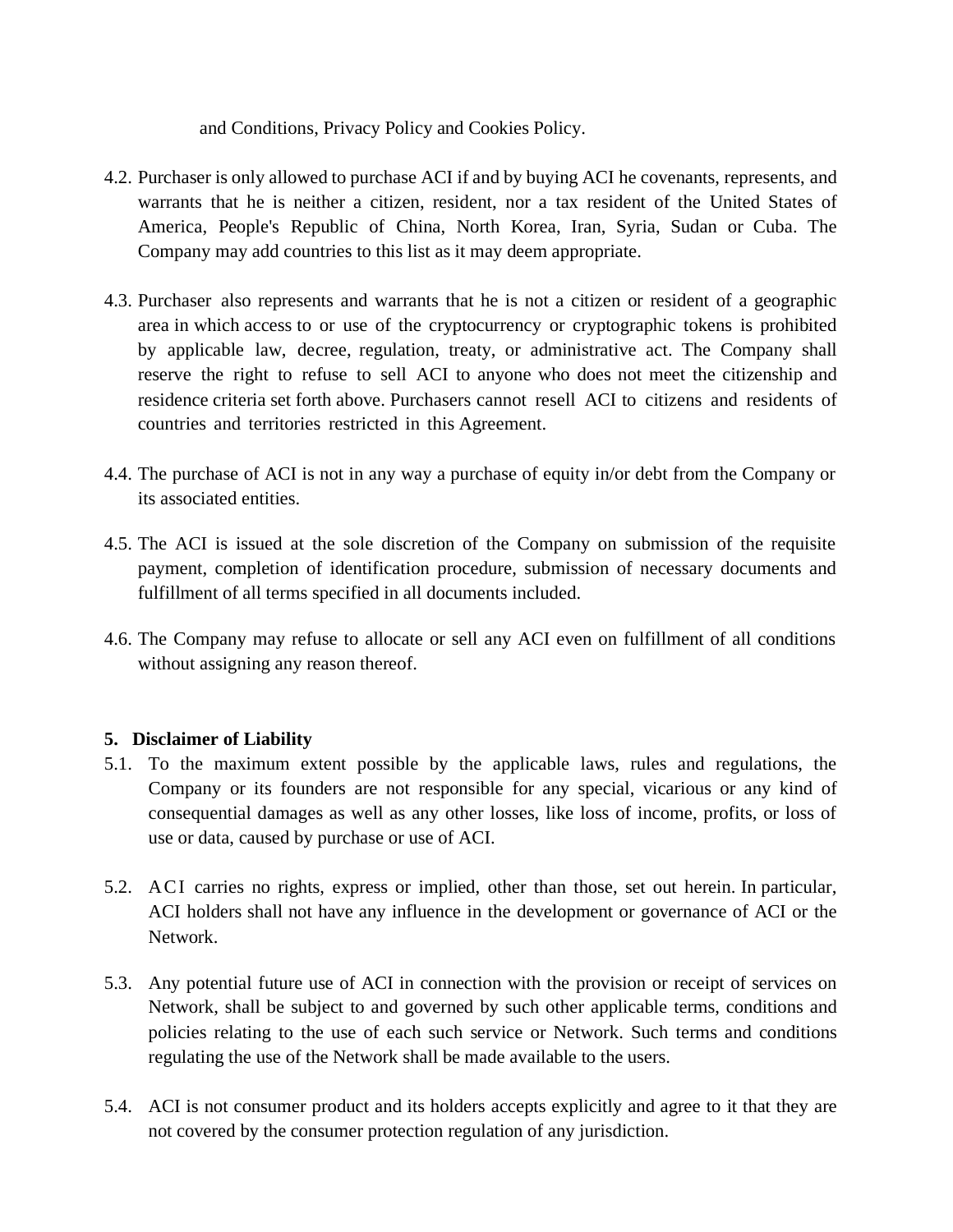- 5.5. BUYING ACI INVOLVES RISKS AND PURCHASERS SHOULD BE ABLE TO BEAR THE LOSS OF THEIR ENTIRE PURCHASE. ALL PURCHASERS SHOULD MAKE THEIR OWN DETERMINATION OF WHETHER OR NOT TO MAKE ANY PURCHASE, BASED ON THEIR OWN INDEPENDENT EVALUATION AND ANALYSIS. DO NOT PURCHASE ACI IF YOU ARE NOT AN EXPERT IN DEALING WITH CRYPTOGRAPHIC TOKENS AND BLOCKCHAIN-BASED SOFTWARE SYSTEMS. PRIOR TO PURCHASING ACI, YOU SHOULD CAREFULLY CONSIDER THE TERMS AND CONDITIONS OF THIS ACI SALE AGREEMENT AND, TO THE EXTENT NECESSARY, CONSULT AN APPROPRIATE LAWYER, ACCOUNTANT, OR TAX PROFESSIONAL. IF ANY OF THE THESE TERMS ARE UNACCEPTABLE TO YOU, YOU SHOULD NOT PURCHASE ACI. BY PURCHASING ACI, AND TO THE EXTENT PERMITTED BY LAW, YOU AGREE NOT TO HOLD ANY OF THE COMPANY AND ITS RESPECTIVE PAST, PRESENT AND FUTURE EMPLOYEES, OFFICERS, DIRECTORS, CONTRACTORS, CONSULTANTS, EQUITY HOLDERS, SUPPLIERS, VENDORS, SERVICE PROVIDERS, PARENT COMPANIES, SUBSIDIARIES, AFFILIATES, AGENTS, REPRESENTATIVES, PREDECESSORS, SUCCESSORS AND ASSIGNS LIABLE FOR ANY LOSSES OR ANY SPECIAL, INCIDENTAL, OR CONSEQUENTIAL DAMAGES ARISING FROM, OR IN ANY WAY CONNECTED, TO THE SALE OF ACI, INCLUDING LOSSES ASSOCIATED WITH THE TERMS SETFORTH HEREIN.
- 5.6. THE COMPANY DOES NOT ACCEPT ANY USERS FROM THE COUNTRIES OR TERRITORIES WHERE ITS ACTIVITY SHALL BE ESPECIALLY LISENCED, ACCREDITATED OR REGULATED BY OTHER WAYS. IT SHALL BE YOUR RESPONSIBILITY TO CONFIRM AND CHECK THE APPLICABLE LAW IN YOUR JURISDICTION AND YOU SHALL BE FULLY RESPONSIBLE FOR ANY NEGATIVE IMPACT ARISEN FROM YOUR RESIDENCE COUNTRY REGULATIONS. IF YOU ARE TRAVELLING TO ANY OF THESE COUNTRIES, YOU ACKNOWLEDGE THAT OUR SERVICES MAY BE UNAVAILABLE AND/OR BLOCKED IN SUCH COUNTRIES.
- 5.7. THE COMPANY RESERVES THE RIGHT TO IMPOSE ADDITIONAL REQUIREMENTS OR CONDITIONS BEFORE ACCEPTING PURCHASERS RESIDING IN OR FROM SPECIFIC COUNTRIES IN ITS SOLE DISCRETION.
- 5.8. IF YOU DO NOT AGREE WITH THIS AGREEMENT AND CONDITIONS, OF ACI SALE YOU MUST NOT ACCESS OR USE THE WEBSITE OR PURCHASE ACI.

#### **6. No Representations and Warranties**

6.1. The Company does not make or claim to make any representation, warranties and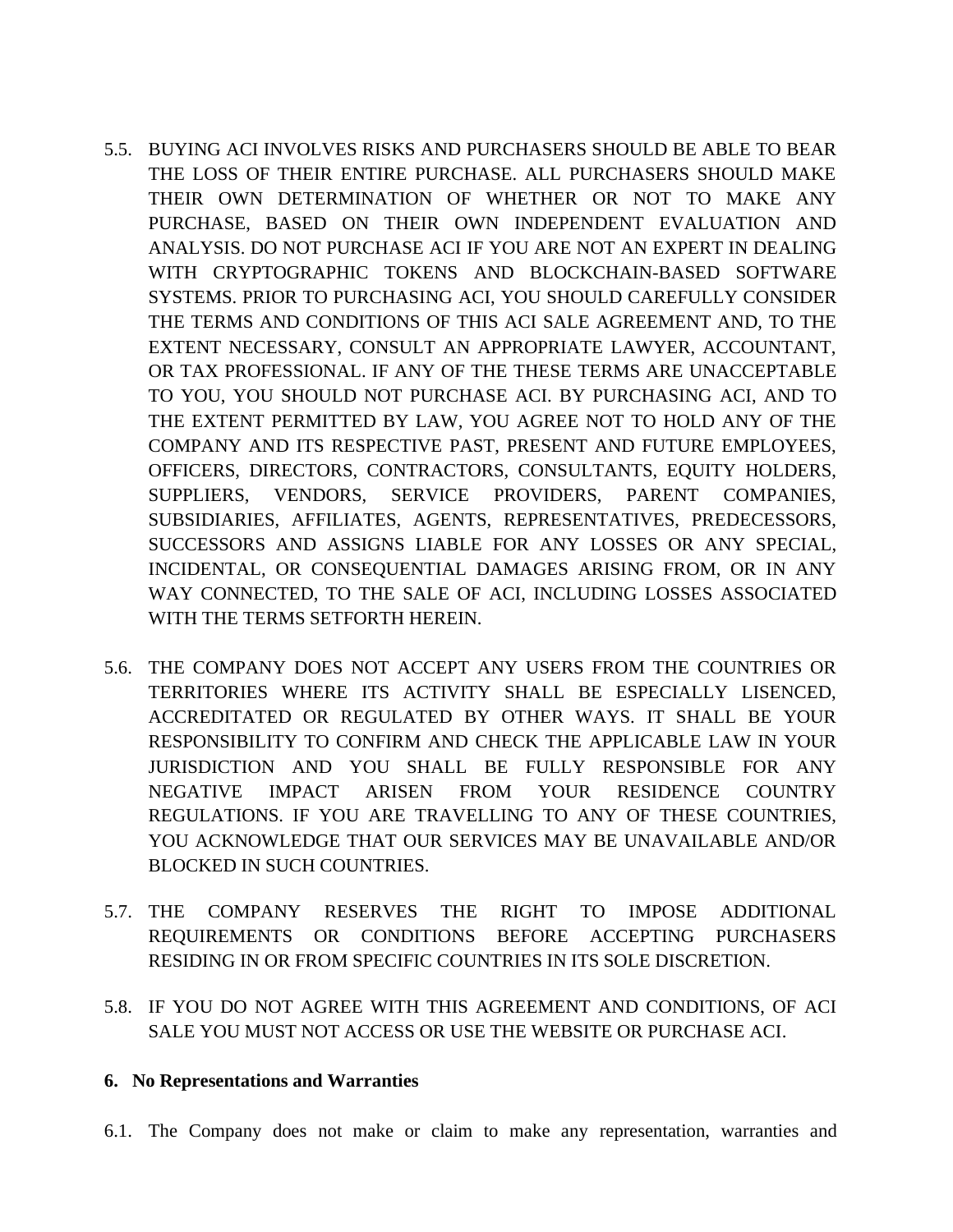obligations in any form whatsoever to any entity or person, as well as any representation, warranty or undertaking in relation to the accuracy, truth or completeness of any information, provided on the Website or Whitepaper.

#### **7. Representations and Warranties Provided By You**

- 7.1. You agree and acknowledge that in case you wish to purchase any ACI, they shall not be perceived or classified as:
	- a) any kind of currency other than cryptocurrency;
	- b) debt securities, stocks or shares issued by any the Company;
	- c) rights, options or derivatives in relation to such debt obligations, shares or stocks;
	- d) rights under a contract for differences or for any other contract the purpose or feigned purpose of which is to gain profit or avoid loss;
	- e) units in the scheme of collective investment;
	- f) units in business trust;
	- g) derivative units in business;
	- h) any other security or class of securities;
	- i) representation of any ownership right or stake or any right to receive future revenue shares;
	- j) any right to receive any form of participation or governance right from, in or relating to Company and Network;
	- k) any form of money or legal tender in any jurisdiction; or
	- l) any representation of money (including electronic money).
- 7.2. You agree that you have a basic understanding of the operation, functionality, use, storage, transfer mechanisms and other material features of cryptocurrencies, software systems based on blockchain, wallets for cryptocurrencies or other related tokens storage mechanisms, technology of blockchain and technology of smart contracts.

#### **8. Legal risks regarding securities regulations**

- 8.1. Legal ability of the Company to provide ACI and its services in some jurisdictions may be eliminated by future regulation or legal actions. In the event, it turns out with a high degree certainty that ACI are not legal in certain jurisdiction, the Company will either:
	- a. cease operations in that jurisdiction; or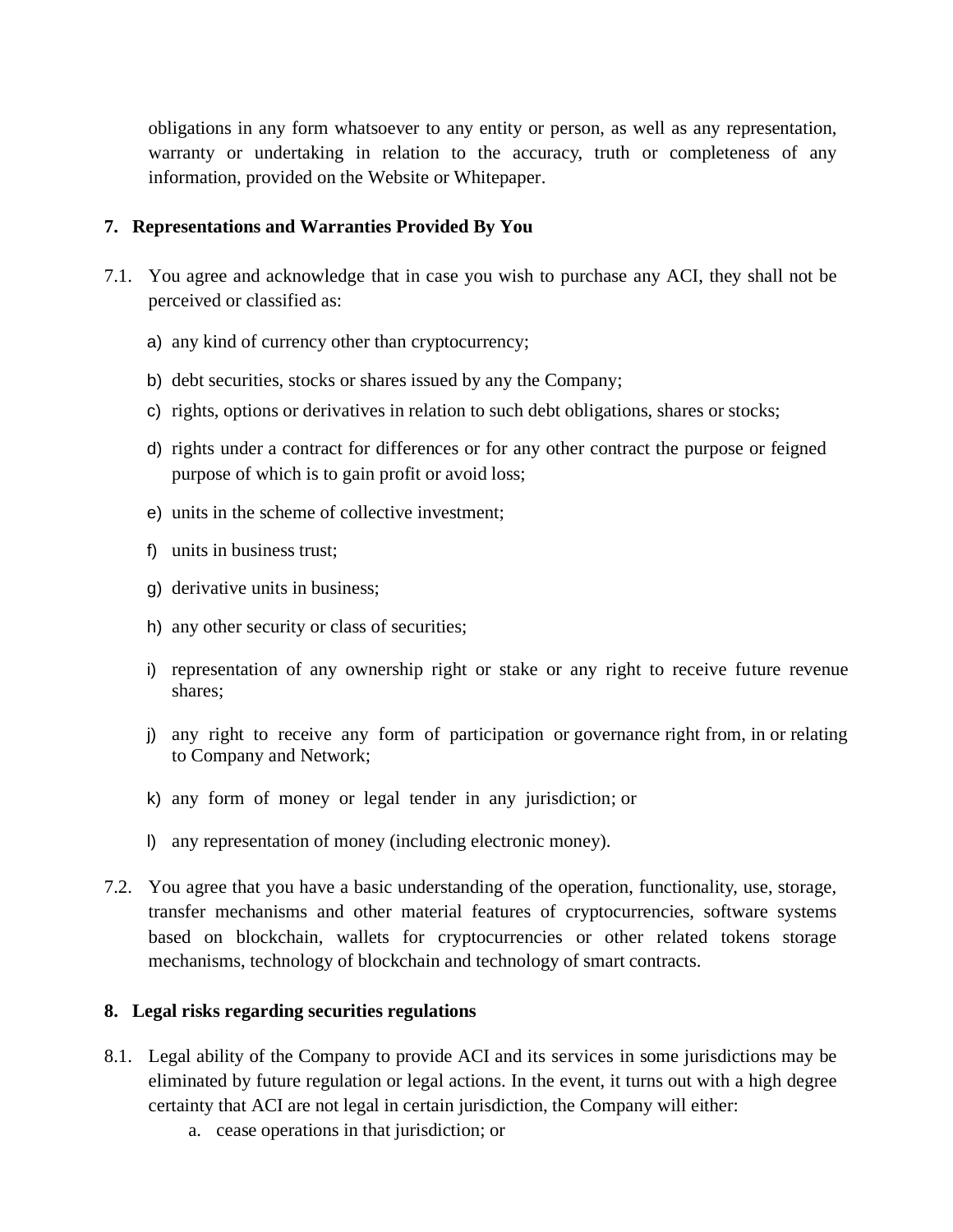b. adjust ACI and the Network in a way to comply with the regulation should that be possible and viable.

### **9. Associated Risks**

- 9.1. ACI is an entirely new generation cryptocurrency based on Scrypt algorithm having complete Proof Of work (POW) network. The transactions made over Arc Iris blockchain network are instant, anonymous, private, and very secure. Our motive is to make it as good as virtual cash (plastic cards) which can provide real time liquidity and utility proposition in the market.
- 9.2. As such, any malfunction, unintended function or unexpected functioning of the Network may cause the ACI to malfunction or function in an unexpected or unintended manner.

### **10. Risk of theft and hacking**

- 10.1. Hackers or other groups or organizations may attempt to interfere with Your Third-party Wallet, the Website or the availability of ACI and Digital Assets in any number of ways, including without limitation denial of service attacks, Sybil attacks, spoofing, smurfing, malware attacks, or consensus-based attacks. You hereby agree that the Company shall have no liability for any such loss the Purchaser incur.
- 10.2. There is a risk that the Website and ACI may unintentionally include weaknesses or bugs in the source code interfering with the use of or causing the loss of ACI.
- 10.3. Advances in cryptography, or technical advances such as the development of quantum computers, could present risks to cryptocurrencies, ACI, the Network, which could result in the theft or loss of ACI.

#### **11. Risk of loss of value**

11.1. Value of ACI may fluctuate and their Purchasers might suffer loss in value of such acquired tokens. There might be different reasons that would cause unfavourable fluctuations of the value of the ACI.

## **12. Internet transmission risks**

12.1. Purchaser acknowledges that there are risks associated with using the ACI including, but not limited to, the failure of hardware, software, and Internet connections. Purchaser acknowledges that the Company shall not be responsible for any communication failures, disruptions, errors, distortions or delays you may experience when using the Website and ACI, howsoever caused.

#### **13. Unanticipated risks**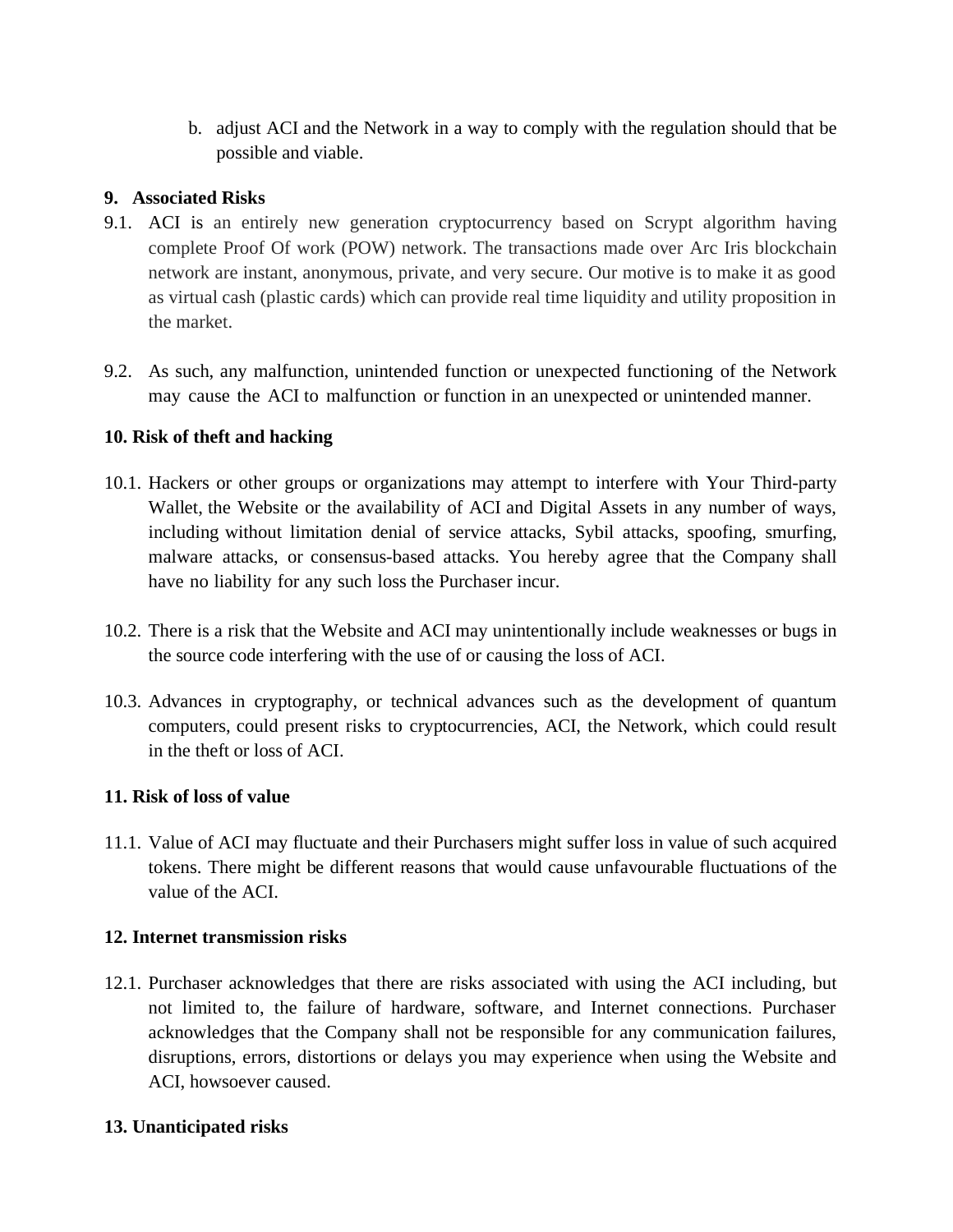13.1. Cryptocurrencies and blockchains are new and untested technology. In addition to the risks set forth here, there are risks that ACI cannot foresee and it is unreasonable to believe that such risks could have been foreseeable. Risks may further materialize as unanticipated.

### **14. Prohibited activities**

- 14.1. You are prohibited from violating any law, statute, ordinance or regulation in our registered jurisdiction as well as your country or residency by using ACI.
- 14.2. You may not use your ACI to engage in the following categories of prohibited activity and you confirm that you will not use ACI to do any of the following:
	- a. Engage in a transaction involving the proceeds of any unlawful activity;
	- b. Defraud or attempt to defraud the Company or its affiliates;
	- c. Provide false, inaccurate or misleading information;
	- d. Infringe upon Company's or any third party's copyright, patent, trademark, or intellectual property rights;
	- e. Take any action that imposes an unreasonable or disproportionately large load on infrastructure of the Company, or detrimentally interfere with, intercept, or expropriate any system, data, or information;
	- f. Transmit or upload any material to the Network that contains viruses or malware or any other harmful or deleterious programs;
	- g. Otherwise attempt to gain unauthorized access to the Network and Website, computer systems or networks connected to the Website, through password mining or any other means;
- 14.3. Company reserves the right at all times to monitor, review, retain and/or disclose any information as necessary to satisfy any applicable law, regulation, legal process or governmental request. The Company reserves the right to cancel and/or suspend your Account and usage of ACI immediately and without notice if Company determine, in its sole discretion, that your Account and usage of ACI is associated with prohibited use, and/or a prohibited business, and or illegal activity under Applicable law.

## **15. Taxation**

- 15.1. The Purchaser bears the sole responsibility to determine if the purchase of ACI or the potential appreciation or depreciation in the value of ACI over time has tax implications for the Purchaser in the Purchaser's home jurisdiction. By purchasing ACI and to the extent permitted by law, the Purchaser agrees not to hold any of the Company, its affiliates, shareholders, directors or advisors liable for any tax liability associated with or arising from the purchase of ACI.
- 15.2. Purchaser is solely responsible for withholding, collecting, reporting, paying, settling and/or remitting any and all taxes to the appropriate tax authorities in such jurisdiction(s) in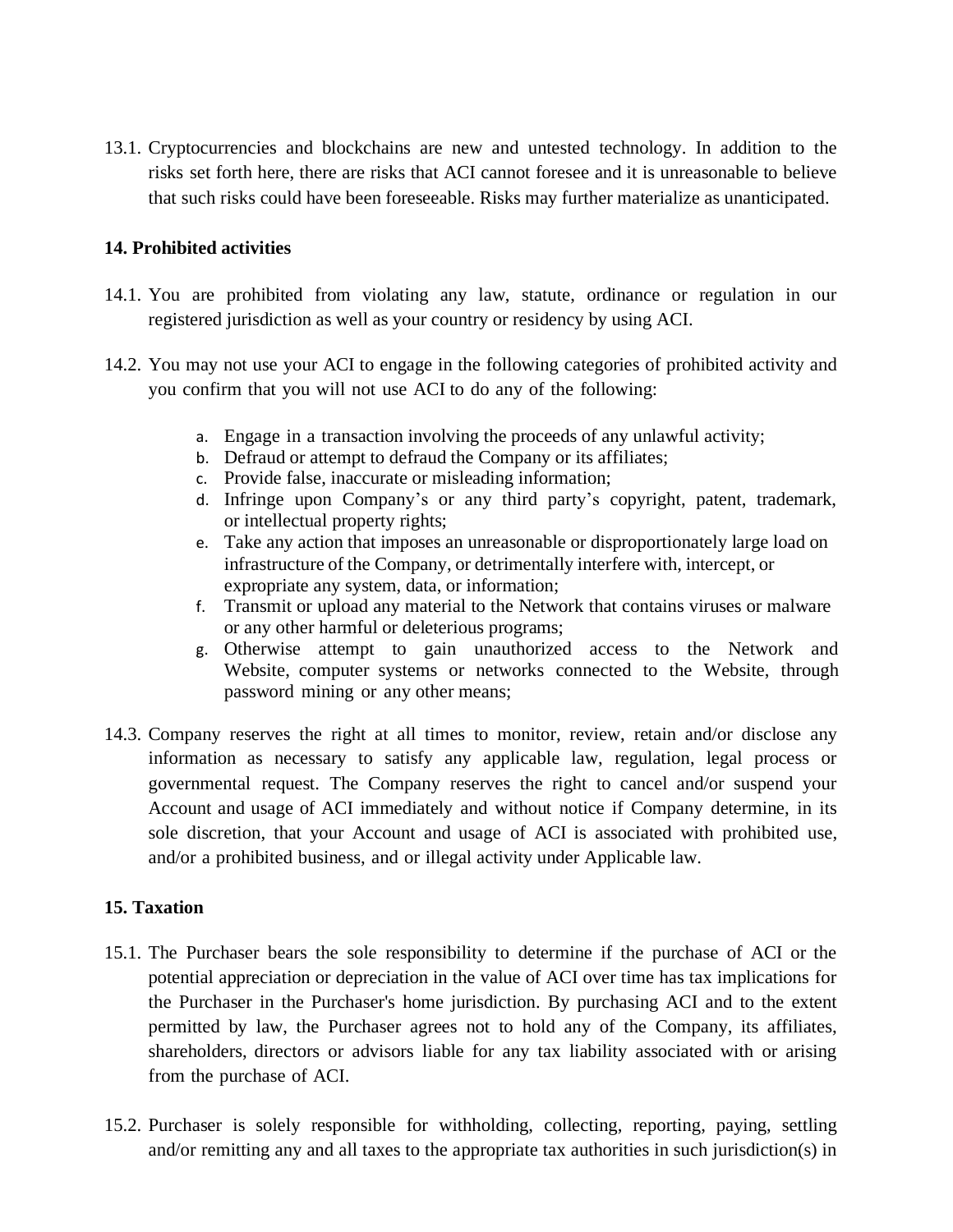which Purchaser may be liable to pay tax. Company shall not be responsible for withholding, collecting, reporting, paying, settling and/or remitting any taxes (including, but not limited to, any income, capital gains, sales, value added or similar tax) which may arise from Purchaser's acquisition of ACI under or in connection with this Agreement.

### **16. Indemnification**

16.1. To the extent allowable pursuant to Applicable Law, the Purchaser shall indemnify, defend, and hold the Company and/or its subsidiaries, affiliates, directors, officers, employees, agents, successors, and permitted assignees harmless from and against any and all claims, damages, losses, suits, actions, demands, proceedings, expenses, and/or liabilities (including but not limited to reasonable attorneys' fees incurred and/or those necessary to successfully establish the right to indemnification) filed/incurred by any third party against the Company arising out of a breach of any warranty, representation, or obligation hereunder.

### **17. Circumstances beyond the control of either party**

17.1. The Purchaser shall not have any claim of any nature whatsoever against ACI for any failure by Company to carry out any of its obligations under this Agreement as a result of causes beyond its control, including but not limited to power failure, Internet service provider failure, acts of God, epidemic, pandemic, civil unrest, fire, flood, droughts, storms, earthquakes, collapse of buildings, explosion or accident, acts of terrorism, acts of war, governmental action, any law or any action taken by a government or public authority, including without limitation imposing an export or import restriction, quota or prohibition, or any other event that is beyond the absolute and direct control of ACI.

#### **18. Severability**

18.1. If any term, provision, covenant or restriction of this Agreement is held by a court of competent jurisdiction to be invalid, illegal, void or unenforceable, the remainder of the Agreement, provisions, covenants and restrictions set forth herein shall remain in full force and effect and shall in no way be affected, impaired or invalidated, and the parties hereto shall use their commercially reasonable efforts to find and employ an alternative means to achieve the same or substantially the same result as that contemplated by such term, provision, covenant or restriction. It is hereby stipulated and declared to be the intention of the parties that they would have executed the remaining terms, provisions, covenants and restrictions of the Agreement without including any of such that may be hereafter declared invalid, illegal, void or unenforceable.

#### **19. Applicable Law**

19.1. All questions concerning the construction, validity, enforcement and interpretation of this Agreement shall be governed by and construed and enforced in accordance with the laws